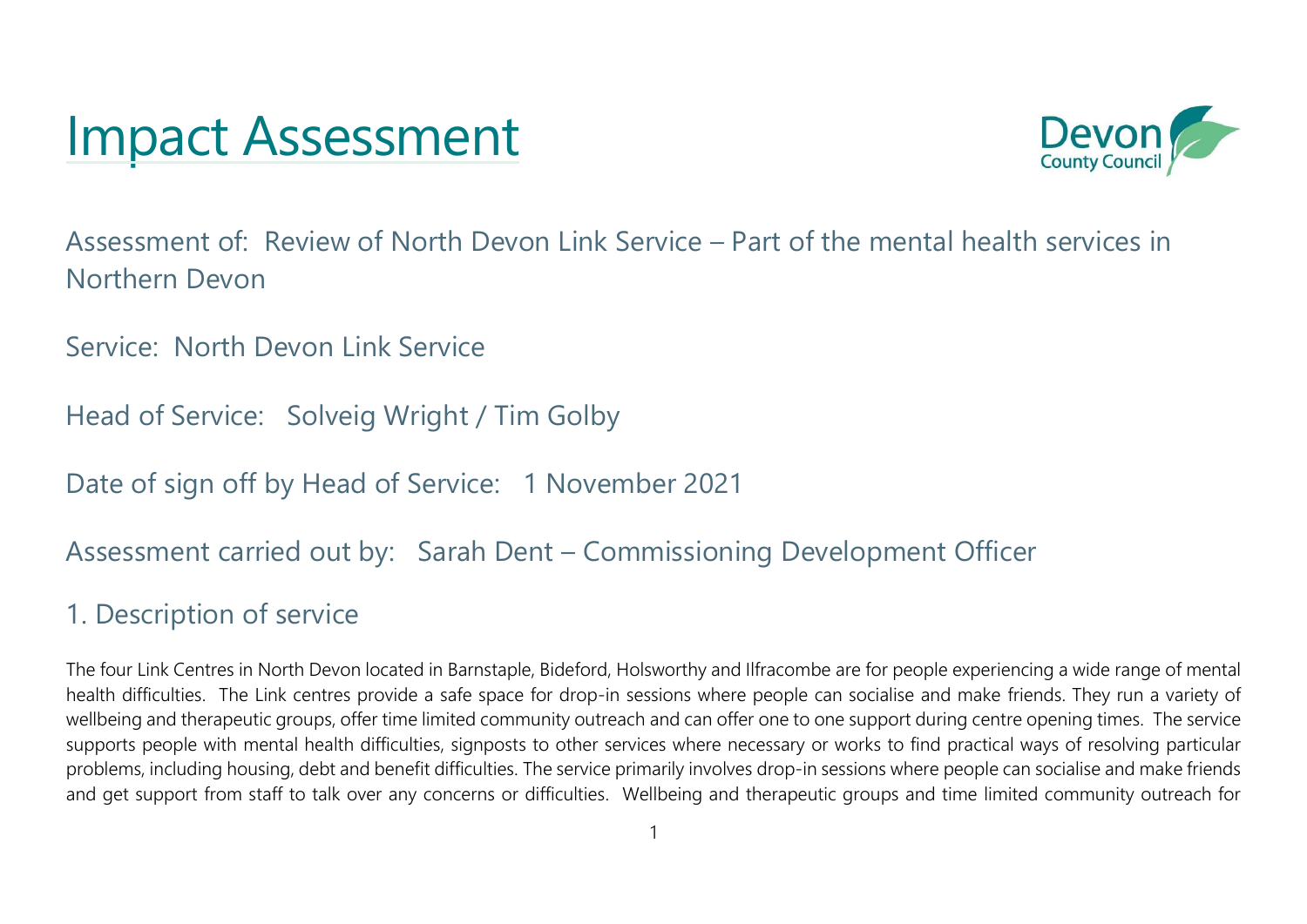people struggling to leave their home is also provided as capacity allows.

There is no charge for the service and people can refer themselves or ask a health or social care professional to refer them. This service is only delivered in North Devon and does not exist in this form as a dedicated stand-alone service in any other part of Devon.

At the start of the Covid-19 pandemic, the buildings were temporary closed in line with government guidance and the service moved from a buildingsbased support provision to a virtual support service, mostly by telephone. Referrals for the service were temporarily ceased on 23<sup>rd</sup> November 2020. Since December 2020, alongside the virtual support to existing service users, North Devon Link Service staff have worked with the North Devon Mental Health Social Work Team (Devon Partnership NHS Trust) providing a short-term supporting independence approach in addition to the virtual support provision.

As of November 2021, the four buildings remain closed. All four services are based in buildings owned by Devon County Council. The service staff are employed by Devon County Council but managed by Devon Partnership NHS Trust (DPT).

1.1 Service Specific Information

Barnstaple

- Opening times Monday, Tuesday, Wednesday, Thursday, Friday 31.5 hours a week. Weekend peer support by appointment only.
- Number of service users on 20 October 2021 78
- Number of service users who also use other DPT services 37 (47%)

In November 2020 it was identified that excessive building work was required on the North Devon Link Service based in Alexander Road in Barnstaple. It was agreed that the service would move to Rosebank, also in Barnstaple. Consultation was undertaken with staff and service users.

Bideford

• Opening times Monday, Tuesday, Thursday, Friday – 19 hours a week.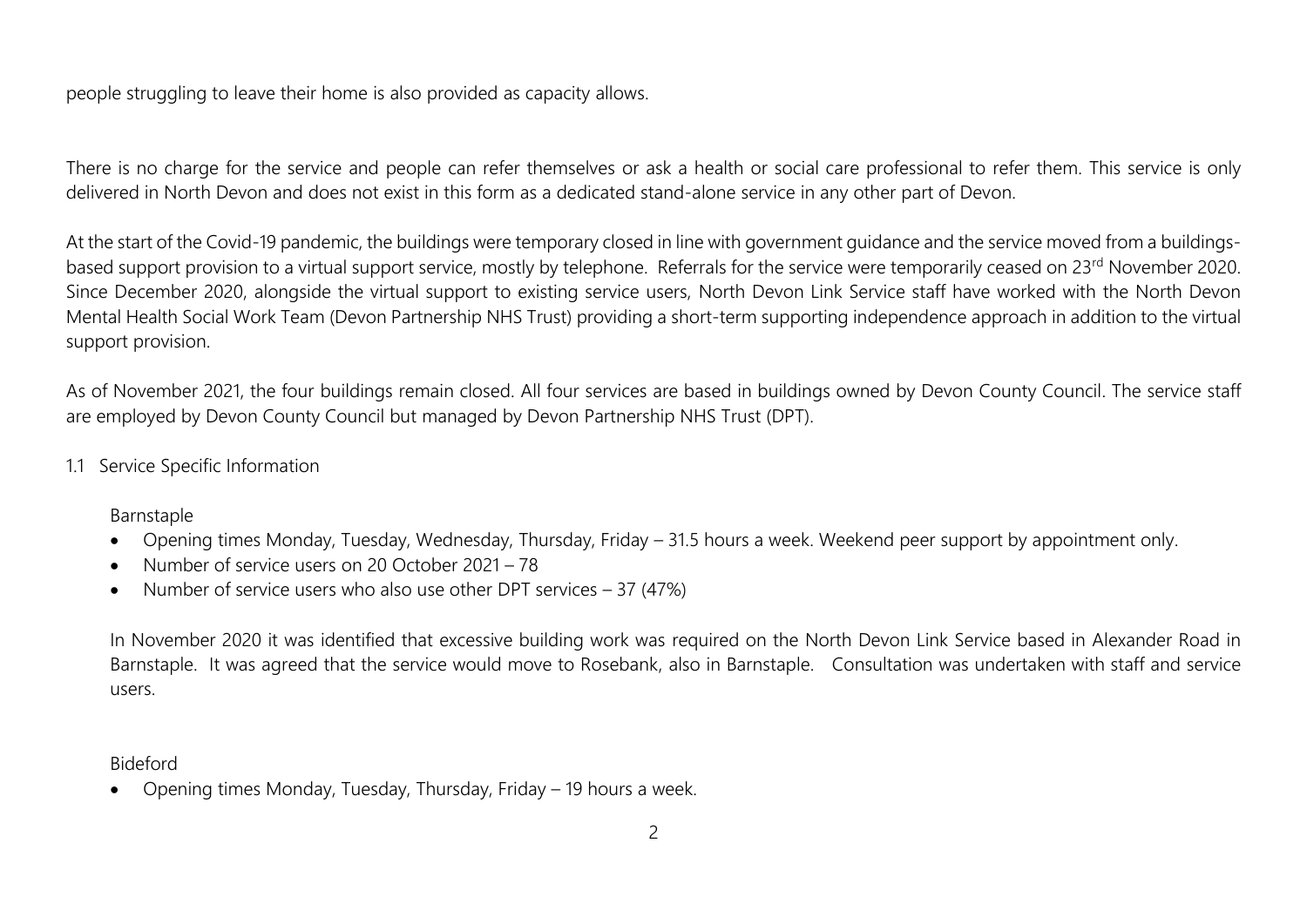- Number of service users on 20 October 2021 104
- Number of service users who also use other DPT services 54 (52%)

Ilfracombe

- Opening times Tuesday, Wednesday, Thursday, Friday 15.5 hours a week
- Number of service users on 20 October 2021 82
- Number of service users who also use other DPT services 27 (32.9%)

Holsworthy

• Opening times Tuesday and Thursday – 10 hours a week

In July 2021, the Holsworthy service was temporarily closed and service users, being supported virtually at that point, were transferred to the Bideford team for ongoing support.

## 2. Reason for review

2.1 An initial review started in June 2018 and a further in-depth review took place between October 2018 and July 2019.

These reviews were undertaken because:

• In 2019, the board that manages the social care element of mental health provision (the then joint Devon County Council and Devon Partnership Trust 'Section 75 Assurance Board'), requested a review of the four Link Centres in North Devon to establish a clear picture of activity that was being undertaken in the service, the outcomes achieved and whether their service users were Care Act 2014 eligible or eligible for mental health services.

The findings of these reviews were:

• Centre staff are committed and passionate about what they do.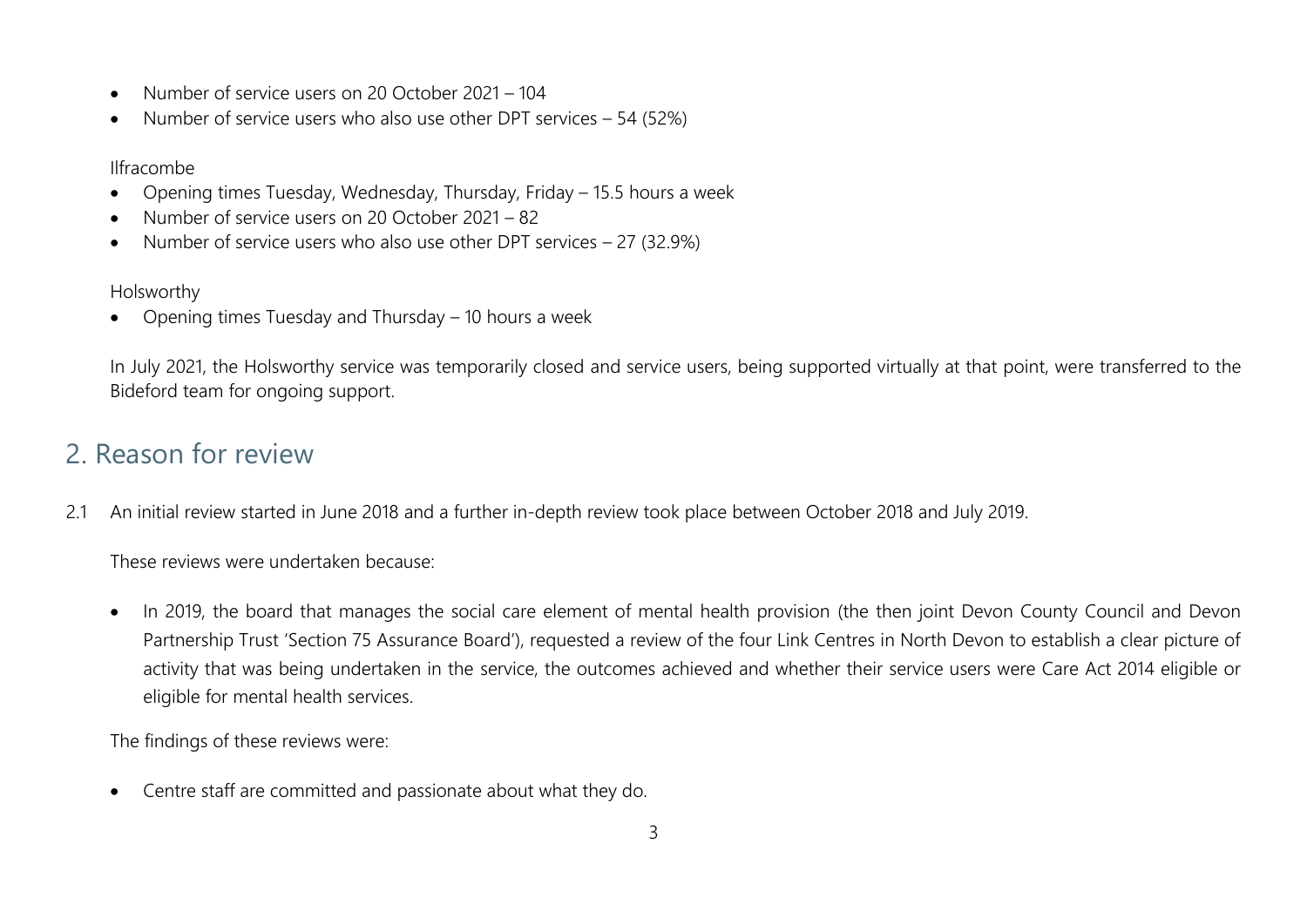- Centres tell us they provide a recovery service to people from across the mental health spectrum.
- The centres have long-term attenders of up to 20 years plus.
- Most people attending are between the ages of 41 and 65. The service does not meet the needs of younger adults.
- There is little consistency across the service.
- At that time 11% of people who accessed the service had an eligible social care need and were in receipt of additional commissioned support.
- At that time 43.25% of people who access the service were in receipt of another DPT service.
- Community Mental Health Teams made nearly half of the referrals.
- No admission or discharge criteria and no outcome focus or key performance indicators were attached to the service.
- Many of the group activities can or could be met in the community.
- This service is open access, free at the point of delivery service is only available in North Devon resulting in inequality across other areas of Devon.

The proposal taken forward from the review was to implement developmental good practice changes to the existing provision of Services, ensuring consistency across the four centres which would continue to offer a buildings-based service. A project group including Link Service staff was established to progress the work. Progress stopped when the service delivery changed because of Covid-19.

2.2 Since March 2020, the beginning of the Covid-19 pandemic, the buildings-based service has been closed and support has been provided virtually, mainly by telephone. A further review was therefore prompted by having the buildings closed and the resulting change to service delivery change due to Covid-19.

This further review of the impact of Covid-19 therefore requested feedback on the impact of the buildings-based service being closed from all stakeholders.

- 2.3 Feedback on the impact of the temporary suspension of referrals was requested from referrers to the service by letter on 23rd November 2020 and the 26<sup>th</sup> April 2021.
	- Service user feedback received as part of this review was very low so cannot be viewed as representative of all service users, however, of that received, the majority appear to be in the service because they are lonely or socially isolated.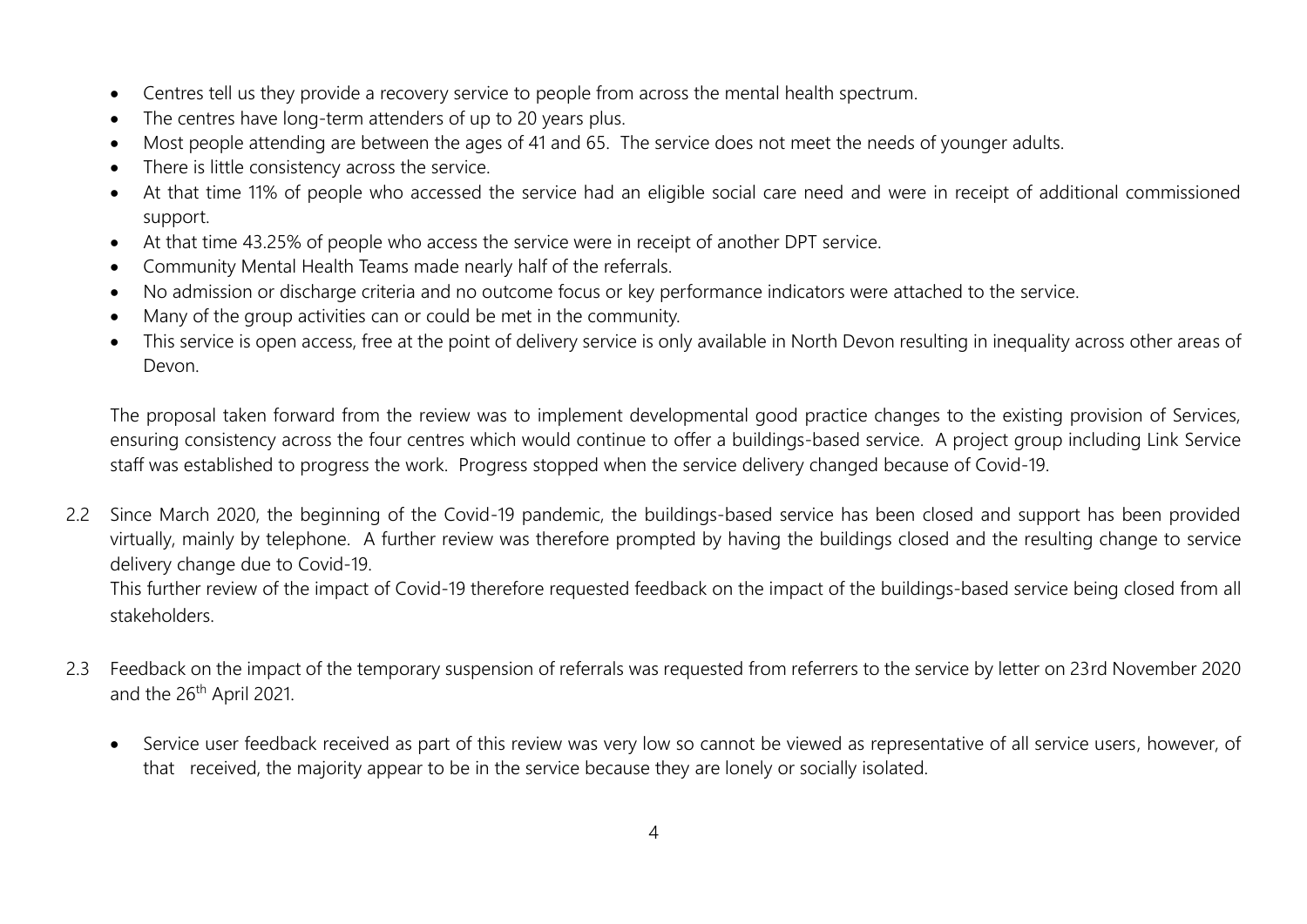- Some members of DPT were concerned that they would no longer be able to discharge people from their caseload to the service. Other members of the teams reported that they wouldn't use the service.
- 2.4 The 2019 review established that some people had been accessing the drop-in service for in excess of 20 years. Feedback from engagement has shown that this is still the case. Although it is recognised that some people with long term conditions may need input over a long period of time, these do not necessarily need to be met by statutory services.
- 2.5 There is a national focus on improving and developing the way we deliver community mental health services, including national investment and the introduction of the Community Mental Health Framework.
- 2.6 We want to ensure all community mental health services, including those currently offered from the Link Centres, meet the needs of people in their own communities. The health investment in the Community and Voluntary Sector across Devon, Torbay and Plymouth from national funds (£3.65m over the next 3 years) to support community mental health framework implementation, whilst not linked to this consultation, demonstrates the national and local commitment to that aim.

#### 3. Aims / objectives, limitations and options going forwards (summary)

- 3.1 There is opportunity to build on the innovative ways that people have been supported during the pandemic by bolstering and reshaping shortterm enabling support in communities across Devon and supporting people to live as independently as possible.
- 3.2 The following proposal was developed for the redesign of the North Devon Link Service and engagement on this proposal ran between 16<sup>th</sup> August 2021 and 15th September 2021.
	- Redesign the North Devon Link Centre Service from a building-based model to short-term enabling support for those with a statutory need, working with people in their community to achieve what matters to them.
	- Invest in the local community and voluntary sector to support people who do not need this level of support.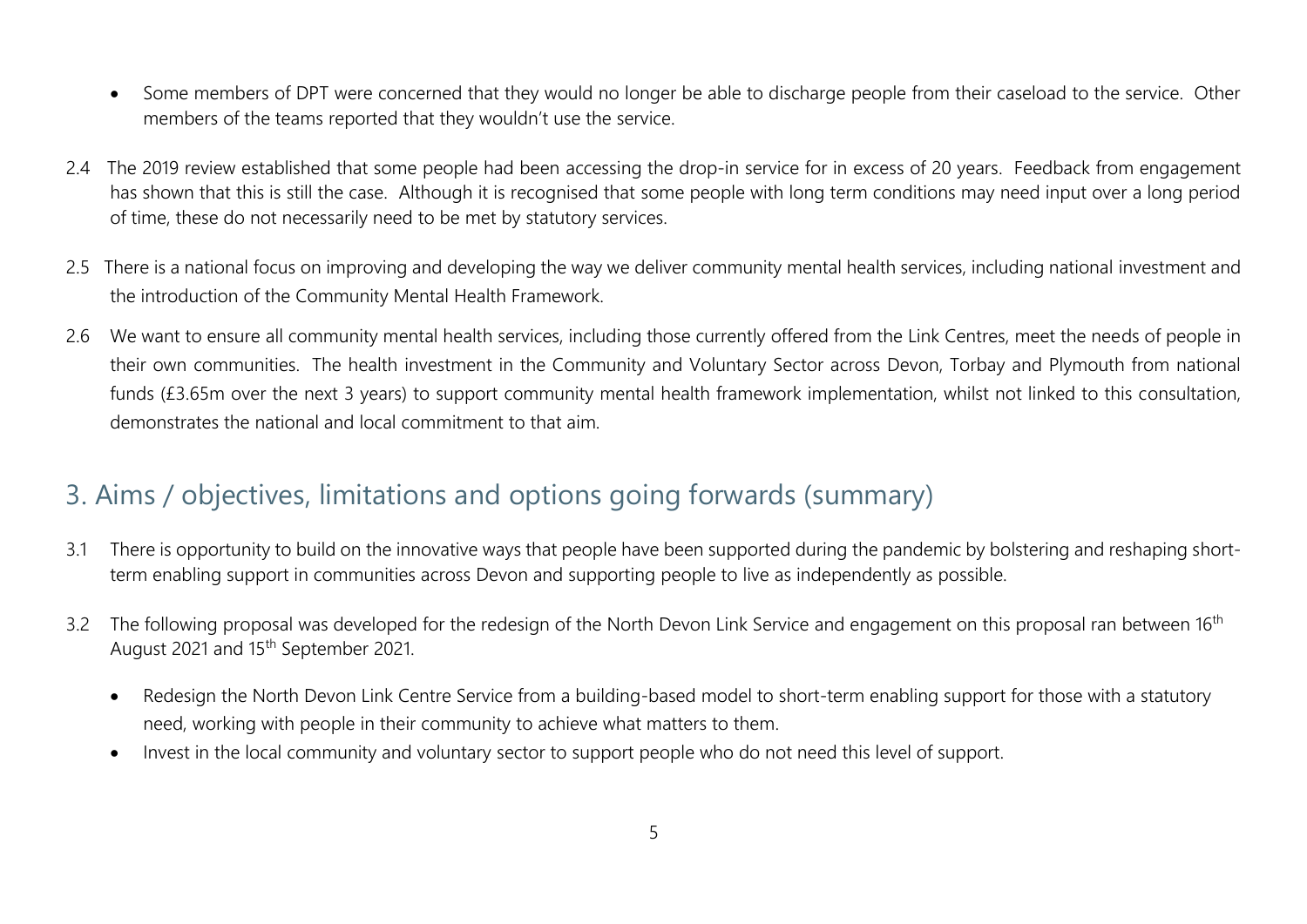- 3.3 Feedback from service users and stakeholders during the engagement activity was analysed and the proposal for consultation was changed to:
	- Redesign the North Devon Link Service to become a community offer that continues to meet the needs of people with varying levels of support, in a wider variety of accessible community setting across Northern Devon. We will continue to run the current service whilst those other services are set up, to ensure no one is left without the support they currently receive.
	- The redesigned service will, in the first instance, be for new people accessing the service who have an assessed eligible need under the Care Act 2014.
	- Those people who currently access the support provided by North Devon Link Service will be offered an assessment or review to identify how their needs can be met by an alternative service, whilst continuing to receive virtual support.
	- This interim period of the two services running in tandem will allow us to identify what development and investment is needed in the Community and Voluntary Sector and develop alternative and future services with people who may be using the services.
- 3.4 This proposal will develop in line with the Community Mental Health framework which will help local systems address inequalities in mental health care and strengthen relationships with local community groups and the Voluntary and Community sector.

# 4. People affected and their diversity profile

- 4.1 People affected and their diversity profile
	- People of working age with a Mental Health Need diagnosed and undiagnosed who live in North Devon.
	- Staff who work in the services.
	- Carers
- 4.2 Demographics

 The demographic information in this section was obtained from the Devon Partnership NHS Trust patient record system, Carenotes, in October 2021.

#### Team Count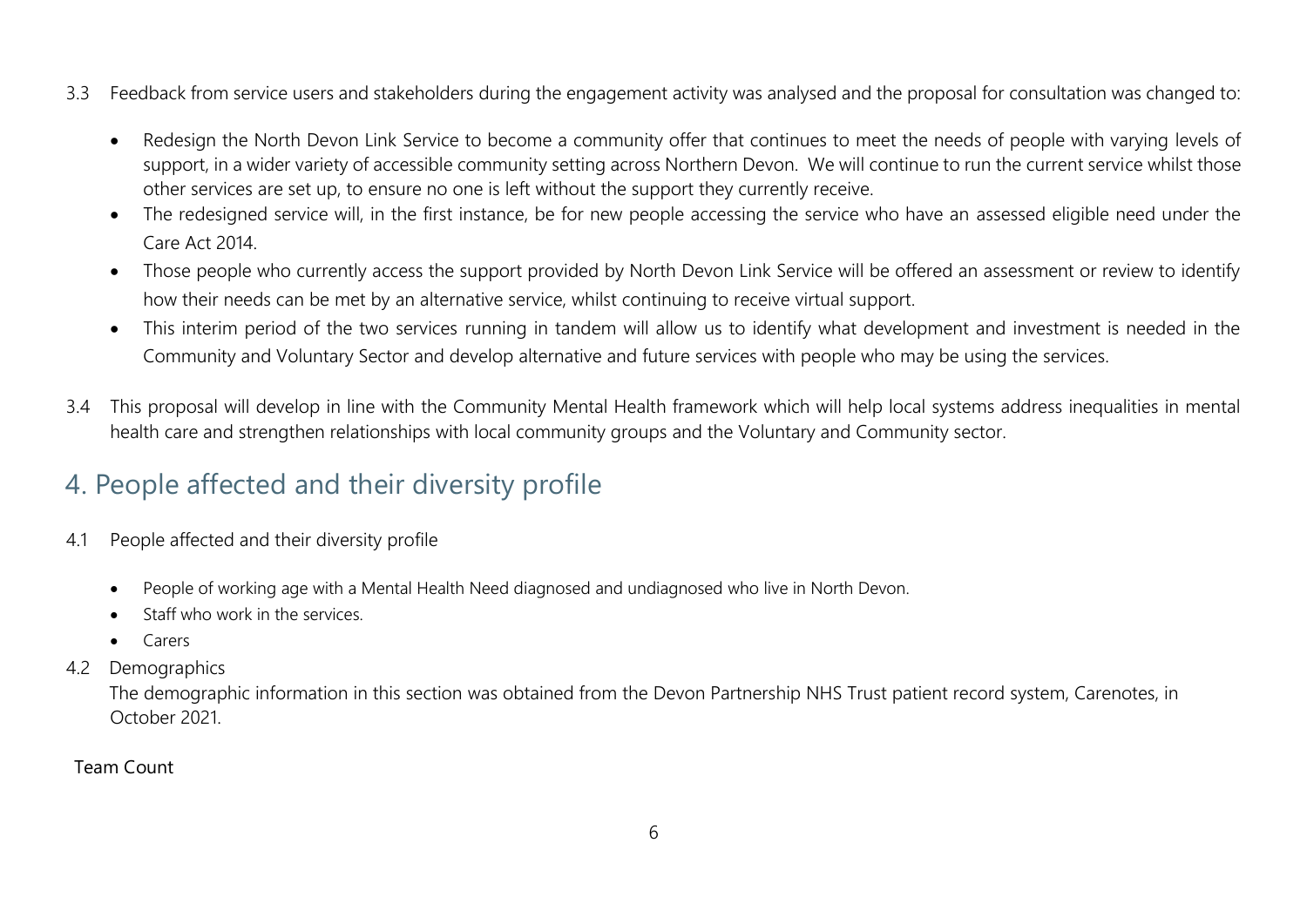| Team                   | Patients |
|------------------------|----------|
| Link Centre Barnstaple | 78       |
| Link Centre Ilfracombe | 82       |
| Link Centre Bideford   | 105      |
| Total                  | 265      |

#### Gender

| eam,                   | Female | Male | $\tau$ otal |
|------------------------|--------|------|-------------|
| Link Centre Barnstaple |        |      | 78          |
| Link Centre Ilfracombe | 58     | 7Δ   |             |
| Link Centre Bideford   | 56     |      | 105         |
| `otal                  | 161    | 104  |             |

#### Age Group

| Team                   | 20 <sub>s</sub> | 30 <sub>s</sub> | 40s | 50s | 60s      | 70s | Over 80 | Total |
|------------------------|-----------------|-----------------|-----|-----|----------|-----|---------|-------|
| Link Centre Barnstaple |                 | 10              |     |     |          |     |         | 78    |
| Link Centre Ilfracombe |                 |                 | 14  |     |          |     |         | 82    |
| Link Centre Bideford   |                 |                 | 18  | 39  |          |     |         | 105   |
| Total                  |                 |                 | 46  | 07  | 58<br>JU | 18  |         | 265   |

#### Ethnicity

|                        | Black or<br>Black<br>British - | Mixed -<br>White &   | White -        | White - | White -           |                |           |       |
|------------------------|--------------------------------|----------------------|----------------|---------|-------------------|----------------|-----------|-------|
| Team                   | African                        | <b>Black African</b> | <b>British</b> | English | Other/Unspecified | White - Polish | Not Known | Total |
| Link Centre Barnstaple |                                |                      |                | 64      |                   |                |           | 78    |
| Link Centre Ilfracombe |                                |                      |                | 67      |                   |                |           | 82    |
| Link Centre Bideford   |                                |                      |                | 92      |                   |                |           | 105   |
| Total                  |                                |                      | 25             | 223     |                   |                |           | 265   |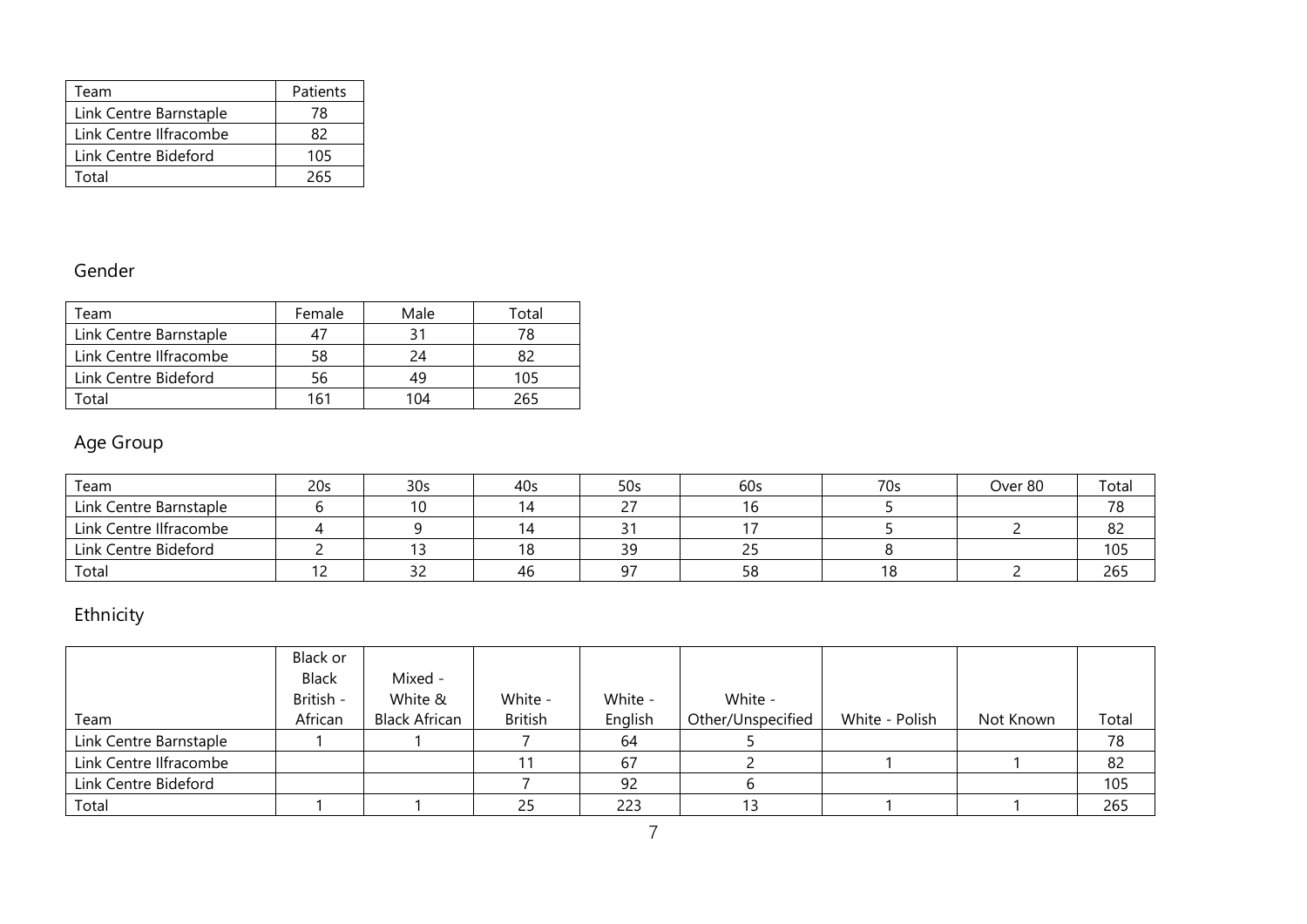#### **Sexuality**

|                        |          |                              |    |      | Prefer not to |       |
|------------------------|----------|------------------------------|----|------|---------------|-------|
| Team                   | Bisexual | Client Unsure   Heterosexual |    | Null | answer        | Total |
| Link Centre Barnstaple |          |                              | 14 | 62   |               | 78    |
| Link Centre Ilfracombe |          |                              |    | 65   |               | 82    |
| Link Centre Bideford   |          |                              |    | 92   |               | 105   |
| Total                  |          |                              | 42 | 219  |               | 265   |

Demographic information about disability has not been collected.

When the Holsworthy Service closed due to lack of staffing, clients were transferred to the Bideford Service. Therefore, there is no Holsworthy specific information in this section.

#### 5. Stakeholders, their interest and potential impacts

- 5.1 Community Mental Health Teams North Devon Link Service is sometimes used as a destination to discharge people from the Community Mental Health Teams or to monitor people whilst they are on the waiting list. This facility will still be available.
- 5.2 North Devon Social Work Teams will have support from part of the North Devon Link Service staff team by the delivery of short term enabling support. The level of support will increase as alternative services develop.
- 5.2 Community and Voluntary sector organisations some of the services provided by the North Devon Link Service are also offered by the Voluntary and Community Sector and they will be involved in scoping and developing services.
- 5.3 GPs make referrals to the services, but they are very low. GPs will still be able to refer to the service.
- 5.4 Carers and families. The Link Service provides a break for carers and families. Because of the reduction to the amount of drop-ins, the facility may not be so regularly available.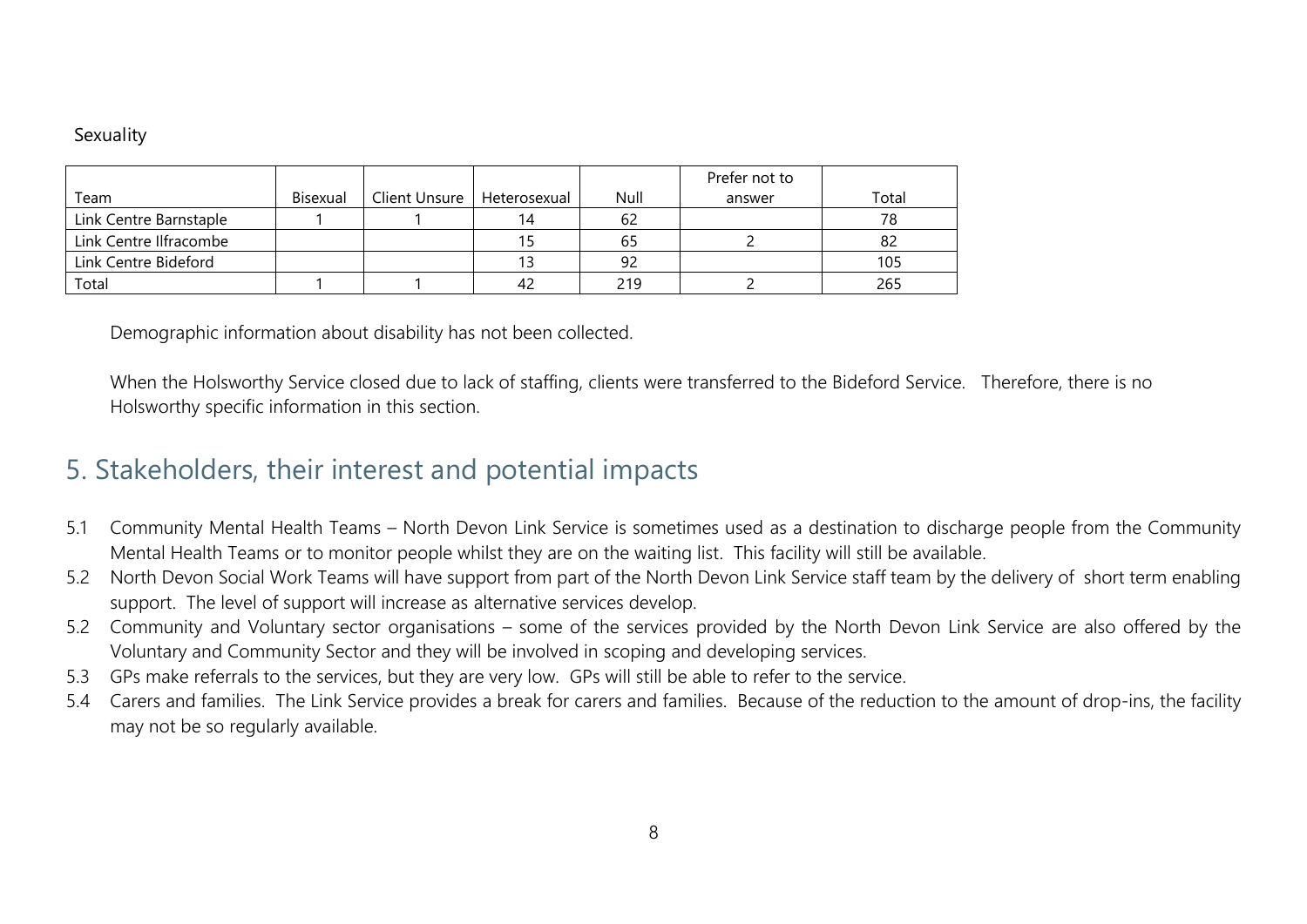### 6. Research used to inform this assessment

- Mental Health needs Assessment 2013
- Link Centre Performance Dashboard
- DCC charging policy
- Care Notes
- 5 ways to wellbeing
- Reaching for Independence guidance and reviews
- Government Covid-19 Guidance
- Community Mental Health Framework guidance and proposals

# 7. Description of consultation process and outcomes

Initial Engagement

- 7.1 For the review which concluded in July 2019, engagement with Staff and service users in Ilfracombe, Barnstaple and Holsworthy was face to face. A questionnaire was sent out to professionals working within DPT and Link Centre Service users.
- 7.2 For the Impact of Covid-19 review, feedback on the impact of the buildings-based service being closed has been gathered via engagement from:
	- People who use the NDLS service by way of a survey in October 2020.
	- Through conversations with teams external to NDLS such as the North Devon Mental Health Social Work Team (DPT) and Community Mental Health Teams (CMHT) in the summer of 2020 and again in April 2021.
	- NDLS Service and Deputy Managers, Centre Managers, and support staff in the summer of 2020 and again in April 2021.
- 7.3 Feedback on the impact of the temporary suspension of referrals was requested from referrers to the service by letter on 23<sup>rd</sup> November 2020 and the 26<sup>th</sup> April 2021.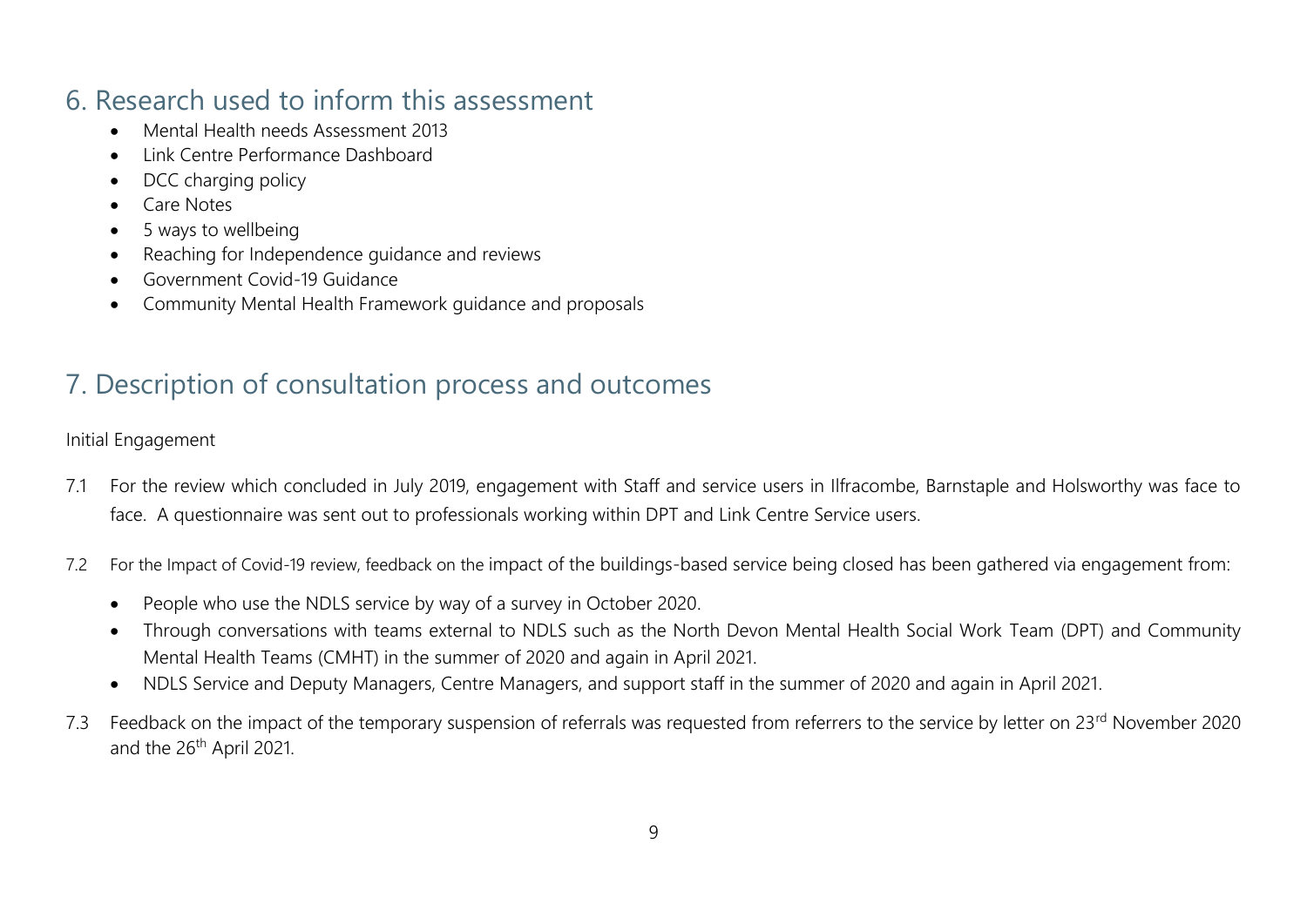#### Further Engagement

- 7.4 A subsequent engagement process started on 9<sup>th</sup> August 2021 and ran until 13<sup>th</sup> September 2021 on the following proposal.
	- Redesign the North Devon Link Centre Service from a building-based model to short-term enabling support for those with a statutory need, working with people in their community to achieve what matters to them and to live as independently as possible; and
	- Invest in the local community and voluntary sector to support people who do not need this level of support.
- 7.5 An engagement questionnaire was developed for Service Users and published on the Devon County Council "Have Your Say" webpage. In recognition that some people who use the North Devon Link Service might not have access to digital resources, a copy of the questionnaire with a pre-paid envelope was posted out to 278 people on the caseload on 12<sup>th</sup> September 2021. 124 postal responses were received.
- 7.6 An engagement questionnaire was developed for stakeholders and published on the Devon County Council "Have your Say" webpage. An email was sent advising of this to all GP Practices in North Devon, Community Groups in Holsworthy who referred into the service, the North Devon Community Mental Health Teams and the North Devon Mental Health Social Work Team.

#### Summary of Responses

- 43 responses were received from stakeholders via the Devon County Council webpage.
- 30 of those responses were from Ilfracombe.
- The overwhelming reason for attending the North Devon Link Service was to receive support and guidance around mental health and as a place to meet people and combat loneliness – for many it was both reasons.
- Most people attended the drop-in part of the service, closely followed by classes and groups. Some people attended both.
- Three quarters of respondents told us that they received virtual support by phone during the pandemic.
- It is acknowledged that most people said they would like to see the buildings stay open, but some responses included seeing more services in the community.
- Most respondents told us that they refer to/use or recommend the North Devon Link Service for support and guidance around mental health and as a place to meet people and combat loneliness.
- Stakeholders referred to/used or made people aware of drop-in, Community Support and classes and groups equally.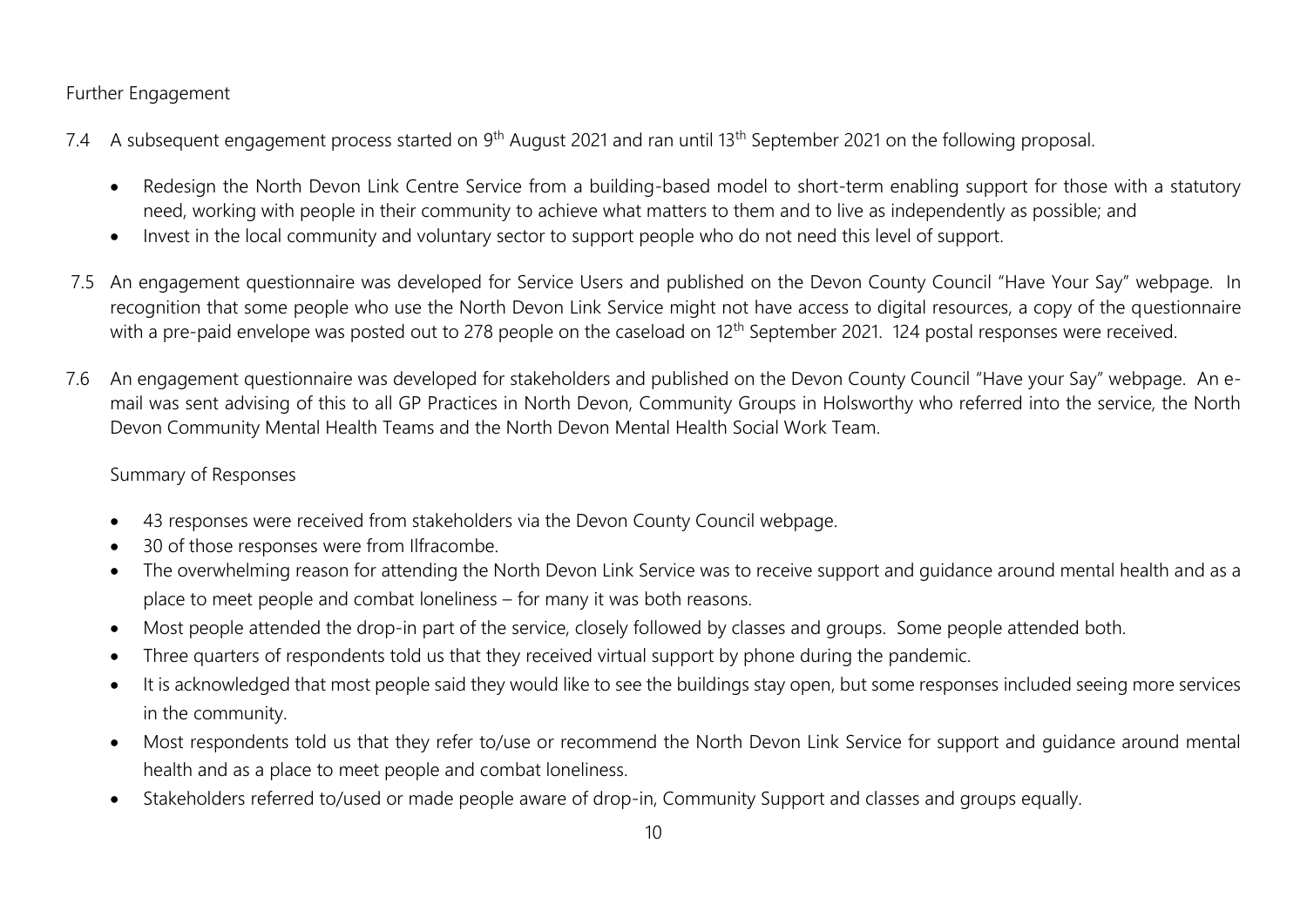• Stakeholders have said that they would like to see the North Devon Link Service buildings stay open but have also suggested services that they would like to see in the community such as services for younger people, outdoor activities, holistic treatments and support and more mental health support group to help people gain self-esteem and confidence.

Formal Consultation on a Proposal

7.2 Taking due regard of feedback received from the engagement process, the proposal for consultation was changed to:

Redesign the North Devon Link Service to become a community offer that continues to meet the needs of people with varying levels of support, in a wider variety of accessible community settings across Northern Devon. We will continue to run the current service whilst those other services are set up, to ensure no one is left without the support they currently receive.

The consultation ran from 23 September 2021 and until 22 October 2021.

7.8 Public Health, Devon County Council Corporate Services and Devon County Council Legal Department, advised that public meetings should not take place due to Devon being classified as an Enhanced Response Area. In light of this alternative arrangements were put in place.

Two webinars took place within the hours that the Link Service would have been open. Following feedback, an additional meeting was arranged to take place of an evening.

The consultation documents with a questionnaire were published on the Devon County Council "Have Your Say" webpage.

The consultation documents and questionnaire were posted to the North Devon Link Service Services Users on 29 September 2021 with a prepaid envelope.

Centre staff and all referrers to the service and the community mental health teams were also contacted by e-mail and encouraged to support service users to respond.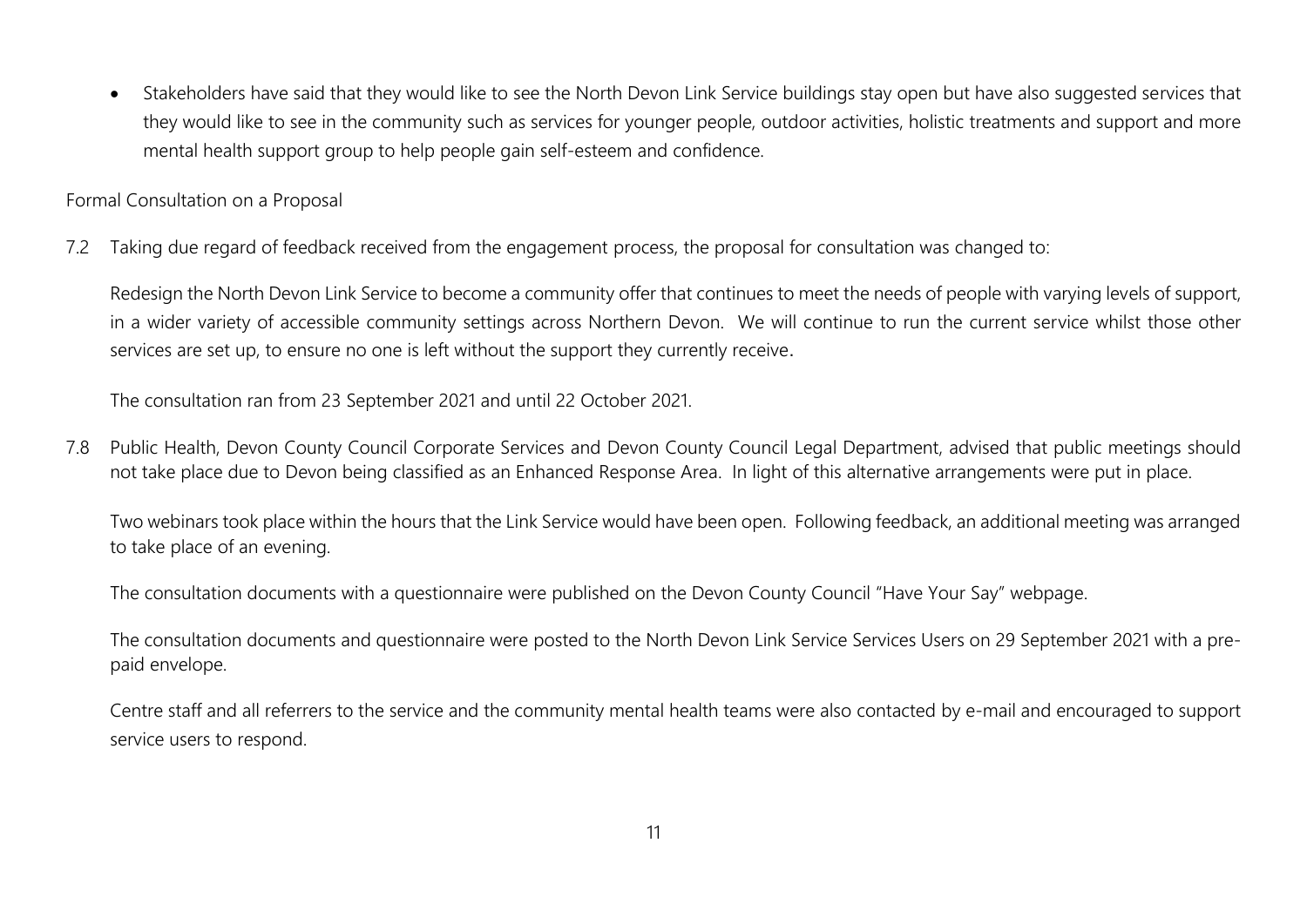Councillor James McInnes (Lead Member for Adult Care and Health) and Tim Golby (Locality Director for North and East Devon) emailed and met with DCC councillors representing each of the four towns during the engagement period.

All North Devon GP practices and practice managers were contacted directly, a presentation was given to the Northern Integrated Delivery Group in early August to talk through the proposals with practice managers and other stakeholders there.

Meeting with North Devon Public Stakeholder Network.

Consultation responses were reviewed and logged as received. In the event of cause for concern about the safety of any responders, an escalation process was in place.

7.9 A total of 256 responses were received. 41 by post, 49 by e-mail, 144 via the 'Have Your Say' webpage and 22 by social media. In addition, there were 9 attendees at the webinars.

Responses have been logged and themed, Frequently Asked Questions developed and uploaded to the Have Your Say webpage during the consultation period.

Only 2% of responders agreed with the consultation proposal, 29% suggested alternatives and 69% of responders did not agree with the consultation proposal.

A consistent message was that a move away from the model delivered by the North Devon Link Service before the Covid-19 Pandemic would have a detrimental impact on the mental wellbeing of attendees. Respondents overwhelmingly advocated for the drop-in service to remain as it reduced loneliness and isolation and was considered a 'safe space' where individuals did not feel judged. Anxiety was expressed that 'general' community groups would not offer the same peer-support individuals received from the mental health focussed link service and that a virtual service, despite evidence of its success across other mental health services in Devon during the pandemic, was not a suitable replacement for face-to-face services/contact.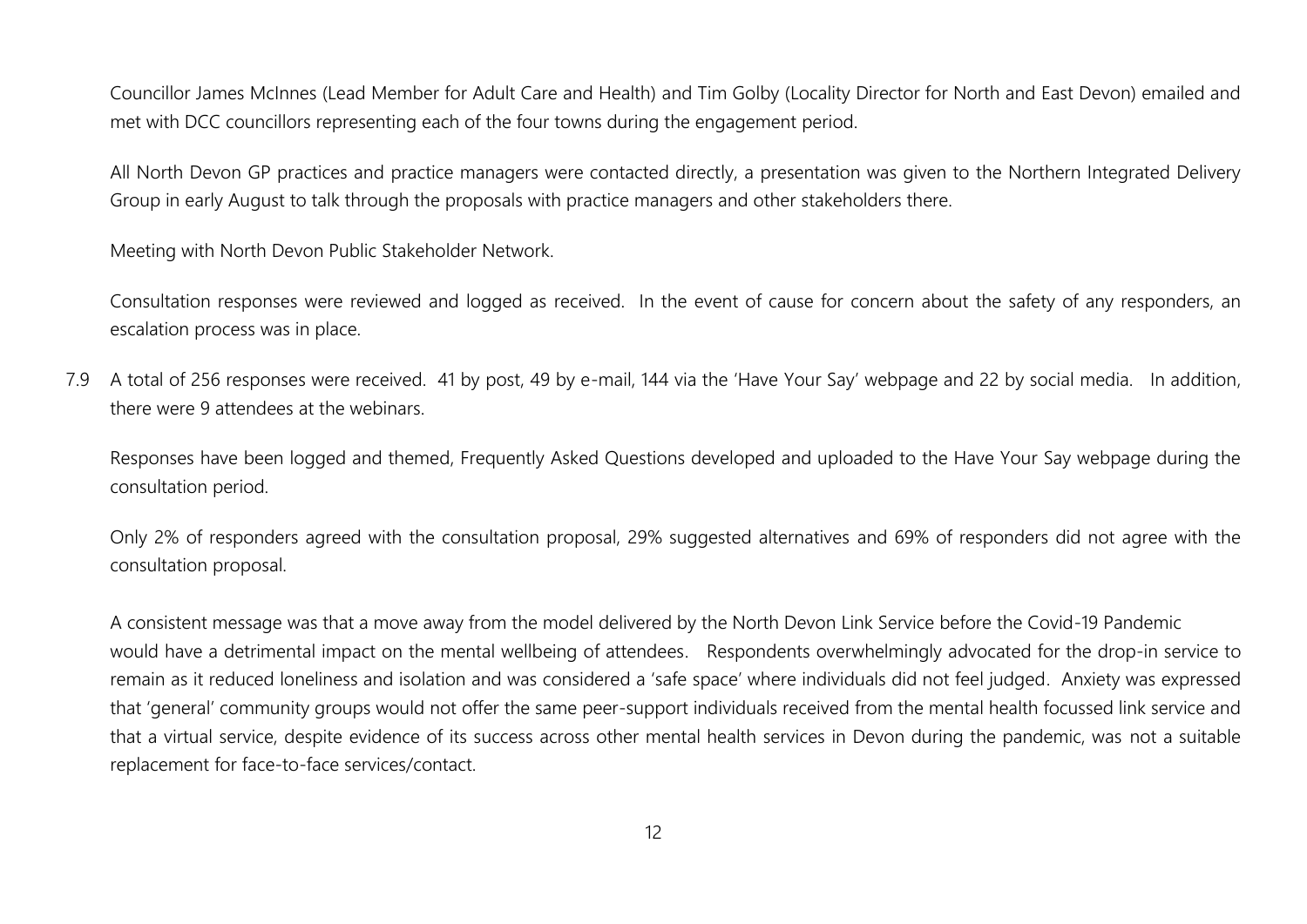In consideration of the feedback, the Cabinet recommendation was changed to:

- 1. Re-open three of the four Link Centre buildings (Barnstaple, Bideford and Ilfracombe) as soon as it is deemed safe to do so under Covid-19 quidelines.
- 2. Holsworthy centre to remain closed and move the once-weekly morning drop-in session to an alternative venue in the town.
- 3. A local implementation plan and timeframe for redesign of the service to be developed for each centre, including efficiency and management arrangements. Link Centre staff to increasingly focus on outreach support with the mental health social work teams
- 4. Work with the Link Centre staff, service users, and local community and voluntary sector representatives to establish:
	- a. the outreach services to be delivered in the wider community to ensure equity of provision across all of North Devon. This may include using other community facilities
	- b. which of the existing non-specialist services can be delivered by local community providers. These will need to be cost-effective and within the available budget.
- 5. Each local implementation plan to assess the potential for wider community use of the building in partnership with local stakeholders
- 6. Progress on each of the four local implementation plans is reported to Adult Care and Health Scrutiny Committee at its meeting scheduled for 21 March 2023

#### 8. Equality impact analysis

Our assessment of the impact of the review and proposed changes for people with characteristics protected under the Equality Act 2010 is as follows: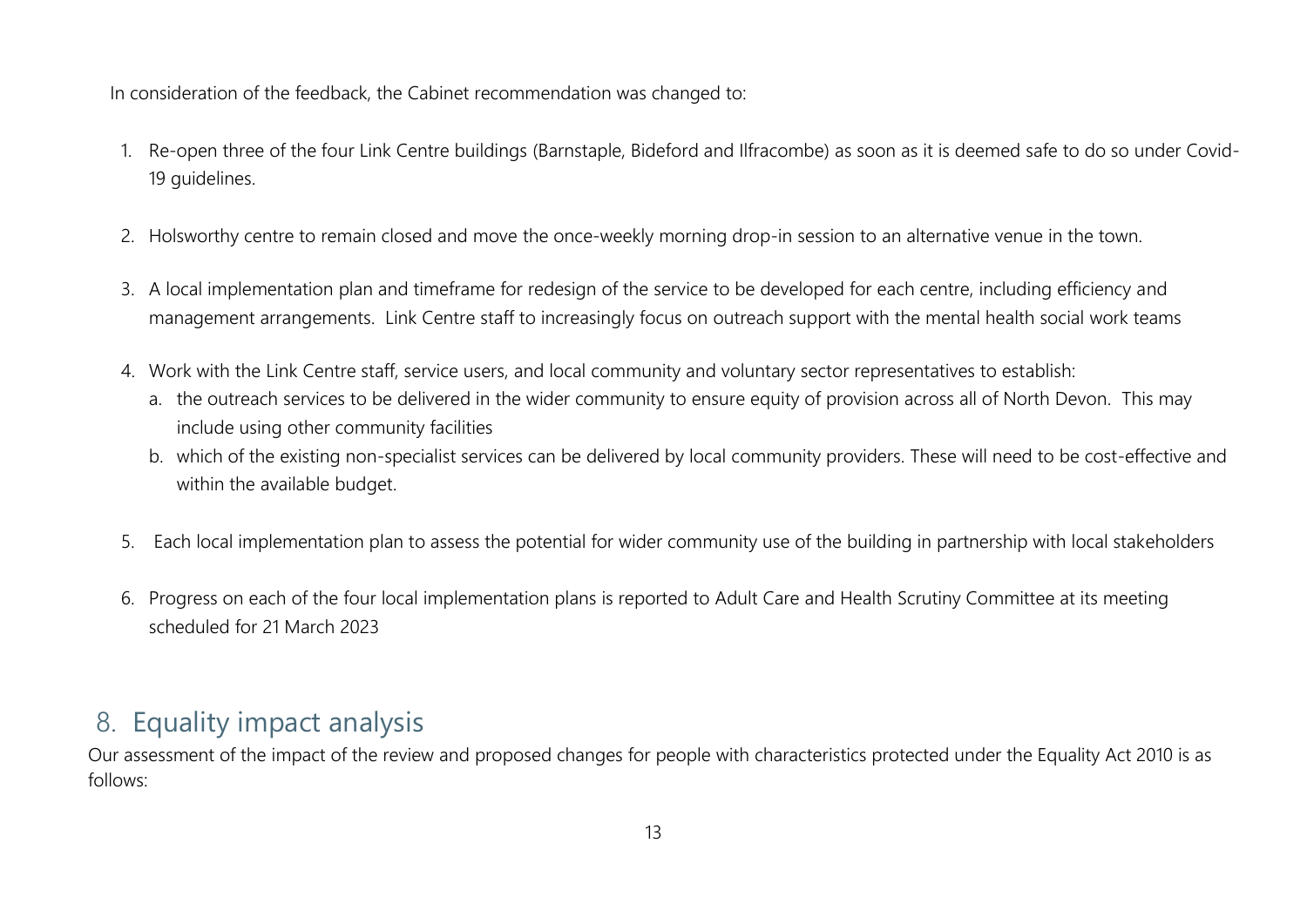| <b>Characteristics</b>                                    | Potential or actual issues for this<br>group.<br>[Please refer to the Diversity Guide<br>and See RED]                                                        | In what way will you:<br>eliminate or reduce the potential for direct or indirect discrimination,<br>harassment or disadvantage, where necessary.<br>advance equality (to meet needs/ensure access, encourage<br>participation, make adjustments for disabled people, 'close gaps'), if<br>possible.<br>foster good relations between groups (tackled prejudice and<br>promoted understanding), if relevant?<br>In what way do you consider any negative consequences to be reasonable<br>and proportionate in order to achieve a legitimate aim?<br>Are you complying with the DCC Equality Policy? |
|-----------------------------------------------------------|--------------------------------------------------------------------------------------------------------------------------------------------------------------|------------------------------------------------------------------------------------------------------------------------------------------------------------------------------------------------------------------------------------------------------------------------------------------------------------------------------------------------------------------------------------------------------------------------------------------------------------------------------------------------------------------------------------------------------------------------------------------------------|
| All residents (include<br>generic equality<br>provisions) | This service is provided for people<br>with varying degrees of mental<br>health needs.                                                                       |                                                                                                                                                                                                                                                                                                                                                                                                                                                                                                                                                                                                      |
| Age                                                       | The service is for adults so can be<br>used by people needing mental<br>health support who are over 18. It<br>has not been widely used by<br>younger people. | The proposal to work with the community, staff and service users to develop<br>alternative services, will consider how to make the service more available and<br>appealing to younger people, will constitute a positive impact.                                                                                                                                                                                                                                                                                                                                                                     |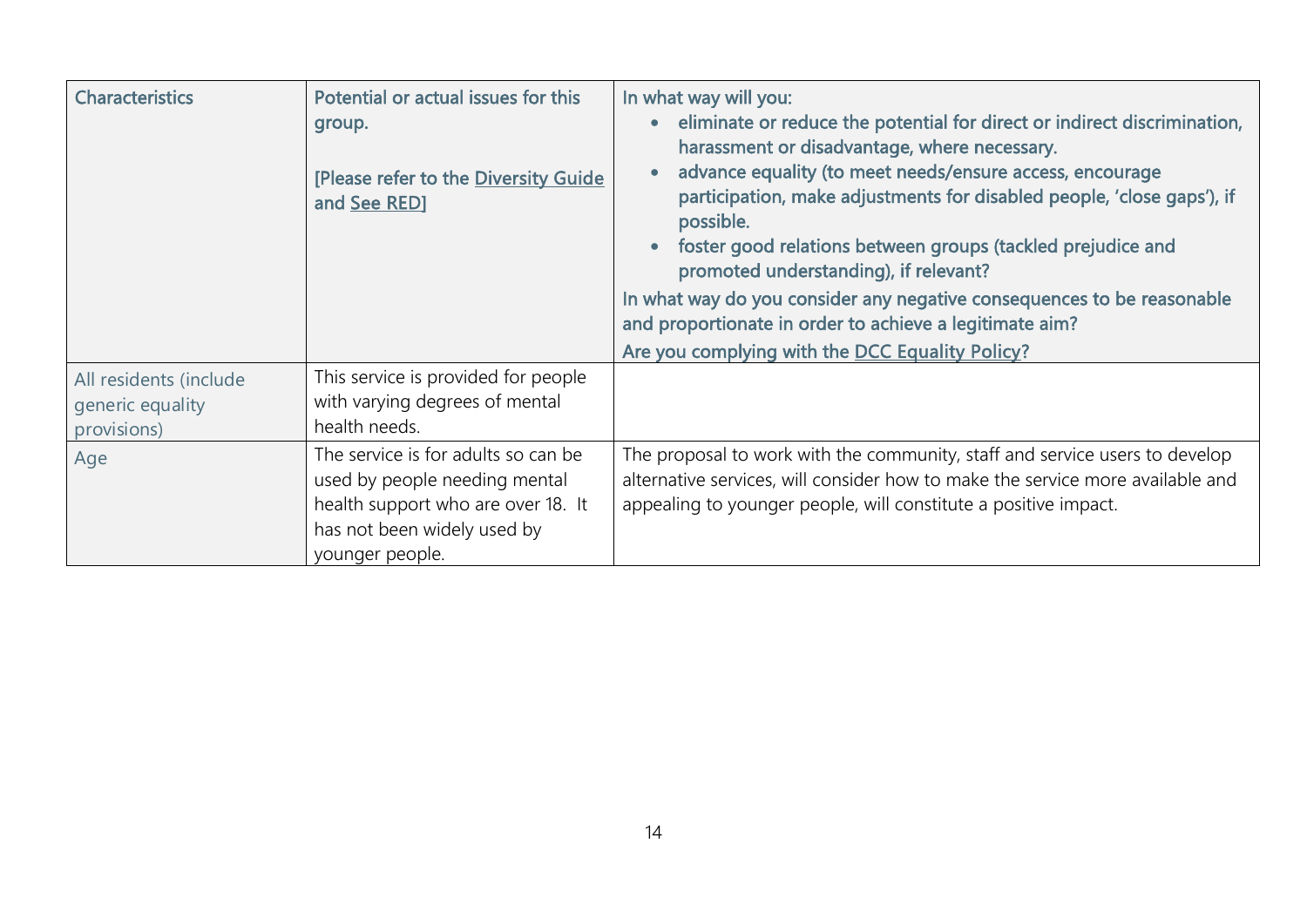| <b>Characteristics</b>                                                                                                                                      | Potential or actual issues for this<br>group.<br>[Please refer to the Diversity Guide<br>and See RED]                                    | In what way will you:<br>eliminate or reduce the potential for direct or indirect discrimination,<br>harassment or disadvantage, where necessary.<br>advance equality (to meet needs/ensure access, encourage<br>participation, make adjustments for disabled people, 'close gaps'), if<br>possible.<br>foster good relations between groups (tackled prejudice and<br>promoted understanding), if relevant?<br>In what way do you consider any negative consequences to be reasonable<br>and proportionate in order to achieve a legitimate aim?<br>Are you complying with the DCC Equality Policy?                                                                                                                                                                                                                                   |
|-------------------------------------------------------------------------------------------------------------------------------------------------------------|------------------------------------------------------------------------------------------------------------------------------------------|----------------------------------------------------------------------------------------------------------------------------------------------------------------------------------------------------------------------------------------------------------------------------------------------------------------------------------------------------------------------------------------------------------------------------------------------------------------------------------------------------------------------------------------------------------------------------------------------------------------------------------------------------------------------------------------------------------------------------------------------------------------------------------------------------------------------------------------|
| Disability (incl. sensory,<br>mobility, mental health,<br>learning disability,<br>neurodiversity, long term<br>ill health) and carers of<br>disabled people | The service is for adults covered by<br>the disability protected<br>characteristic, as they will be<br>affected by mental health issues. | The proposal to reintroduce drop-in, albeit at a reduced level, will mean that<br>some people with a mental health need will not be able to access the service<br>as regularly as before, so will potentially constitute a negative impact.<br>Potential mitigation of that impact will come from effective access to the wider<br>mental health services across Northern Devon. The Link Service is part of the<br>health and care system supporting mental health needs across Northern<br>Devon. Other services include Community Mental Health Teams, Mental Health<br>Social Work Teams, a mental health ward and crisis services such The Moorings<br>(Crisis Café), a 24-hour support phone line from Mental Health Matters and<br>DPT's First Response Service. The Link Service does not provide urgent or crisis<br>support. |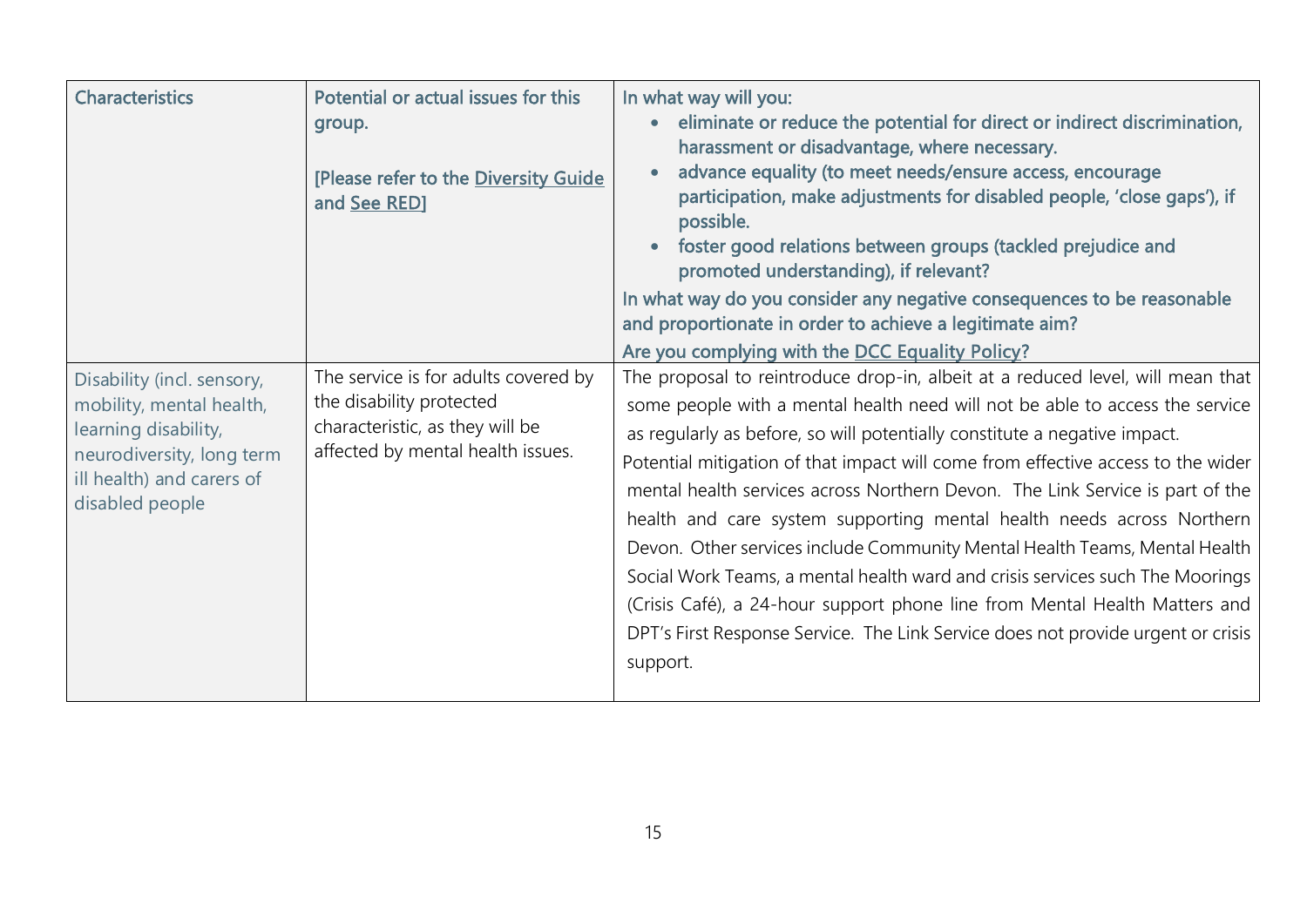| <b>Characteristics</b>                                                                                                                                                           | Potential or actual issues for this<br>group.<br>[Please refer to the Diversity Guide<br>and See RED]                                                                                                                    | In what way will you:<br>eliminate or reduce the potential for direct or indirect discrimination,<br>harassment or disadvantage, where necessary.<br>advance equality (to meet needs/ensure access, encourage<br>participation, make adjustments for disabled people, 'close gaps'), if<br>possible.<br>foster good relations between groups (tackled prejudice and<br>promoted understanding), if relevant? |
|----------------------------------------------------------------------------------------------------------------------------------------------------------------------------------|--------------------------------------------------------------------------------------------------------------------------------------------------------------------------------------------------------------------------|--------------------------------------------------------------------------------------------------------------------------------------------------------------------------------------------------------------------------------------------------------------------------------------------------------------------------------------------------------------------------------------------------------------|
|                                                                                                                                                                                  |                                                                                                                                                                                                                          | In what way do you consider any negative consequences to be reasonable<br>and proportionate in order to achieve a legitimate aim?                                                                                                                                                                                                                                                                            |
|                                                                                                                                                                                  |                                                                                                                                                                                                                          | Are you complying with the DCC Equality Policy?                                                                                                                                                                                                                                                                                                                                                              |
| Culture and ethnicity:<br>nationality/national origin,<br>ethnic origin/race, skin<br>colour, religion and belief                                                                | The service is available to people<br>requiring mental health support<br>regardless of culture or ethnicity but<br>does not contain any specialist<br>activity based on that characteristic.                             | The proposal has a neutral impact on people with this protected characteristic.                                                                                                                                                                                                                                                                                                                              |
| Sex, gender and gender<br>identity (including men,<br>women, non-binary and<br>transgender people), and<br>pregnancy and maternity<br>(including women's right<br>to breastfeed) | This service is available to people<br>requiring support for their mental<br>health needs regardless of<br>sex, gender, or gender identity.<br>However, there is no specialist<br>activity based on that characteristic. | The proposal has a neutral impact on people with this protected characteristic                                                                                                                                                                                                                                                                                                                               |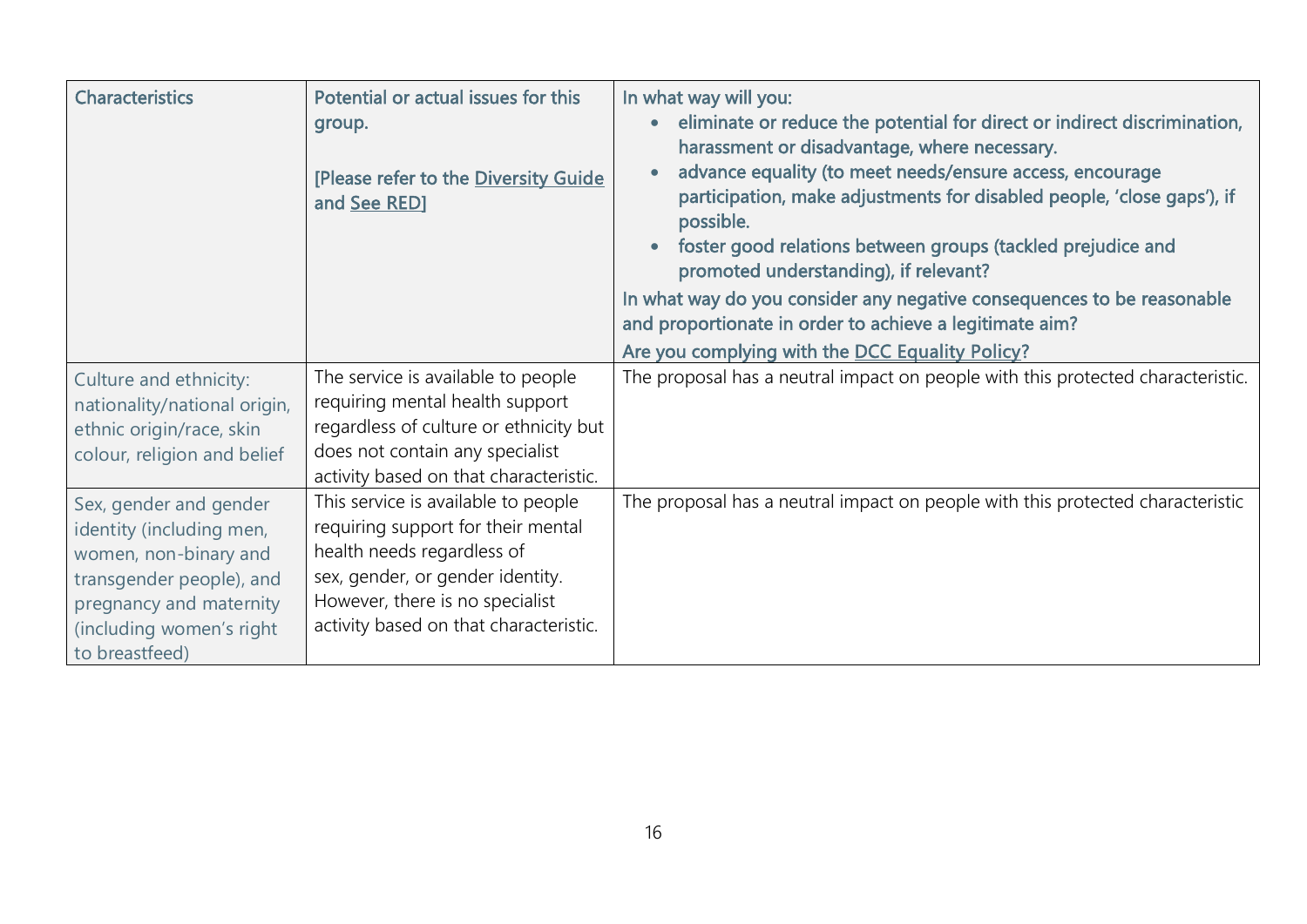| <b>Characteristics</b>                                                                                                                                                                                                                                     | Potential or actual issues for this<br>group.<br>[Please refer to the Diversity Guide<br>and See RED]                                                                                                                                                      | In what way will you:<br>eliminate or reduce the potential for direct or indirect discrimination,<br>$\bullet$<br>harassment or disadvantage, where necessary.<br>advance equality (to meet needs/ensure access, encourage<br>participation, make adjustments for disabled people, 'close gaps'), if<br>possible.<br>foster good relations between groups (tackled prejudice and<br>$\bullet$<br>promoted understanding), if relevant?<br>In what way do you consider any negative consequences to be reasonable<br>and proportionate in order to achieve a legitimate aim?<br>Are you complying with the DCC Equality Policy? |
|------------------------------------------------------------------------------------------------------------------------------------------------------------------------------------------------------------------------------------------------------------|------------------------------------------------------------------------------------------------------------------------------------------------------------------------------------------------------------------------------------------------------------|--------------------------------------------------------------------------------------------------------------------------------------------------------------------------------------------------------------------------------------------------------------------------------------------------------------------------------------------------------------------------------------------------------------------------------------------------------------------------------------------------------------------------------------------------------------------------------------------------------------------------------|
| Sexual orientation and<br>marriage/civil partnership                                                                                                                                                                                                       | The North Devon Link Service is<br>available to people requiring mental<br>health support regardless of their<br>sexual orientation and marriage/civil<br>partnership but does not include<br>any specialist activity based on the<br>that characteristic. | The proposal has a neutral impact on people with this protected characteristic                                                                                                                                                                                                                                                                                                                                                                                                                                                                                                                                                 |
| Other relevant socio-<br>economic factors such as<br>family size/single<br>people/lone parents,<br>income/deprivation,<br>housing, education and<br>skills, literacy, sub-cultures,<br>'digital exclusion', access<br>to transport options,<br>rural/urban | Although the service is for people<br>affected by mental health issues,<br>many service users are also subject<br>to deprivation, literacy, digital<br>exclusion and transport and access<br>due to the rurality of Northern<br>Devon.                     | The proposal to reintroduce drop-ins and work with communities, staff and<br>services users to develop services in the voluntary and community sector<br>outside of the 4 towns will constitute a potential positive impact in terms of<br>addressing digital exclusion and access to support.                                                                                                                                                                                                                                                                                                                                 |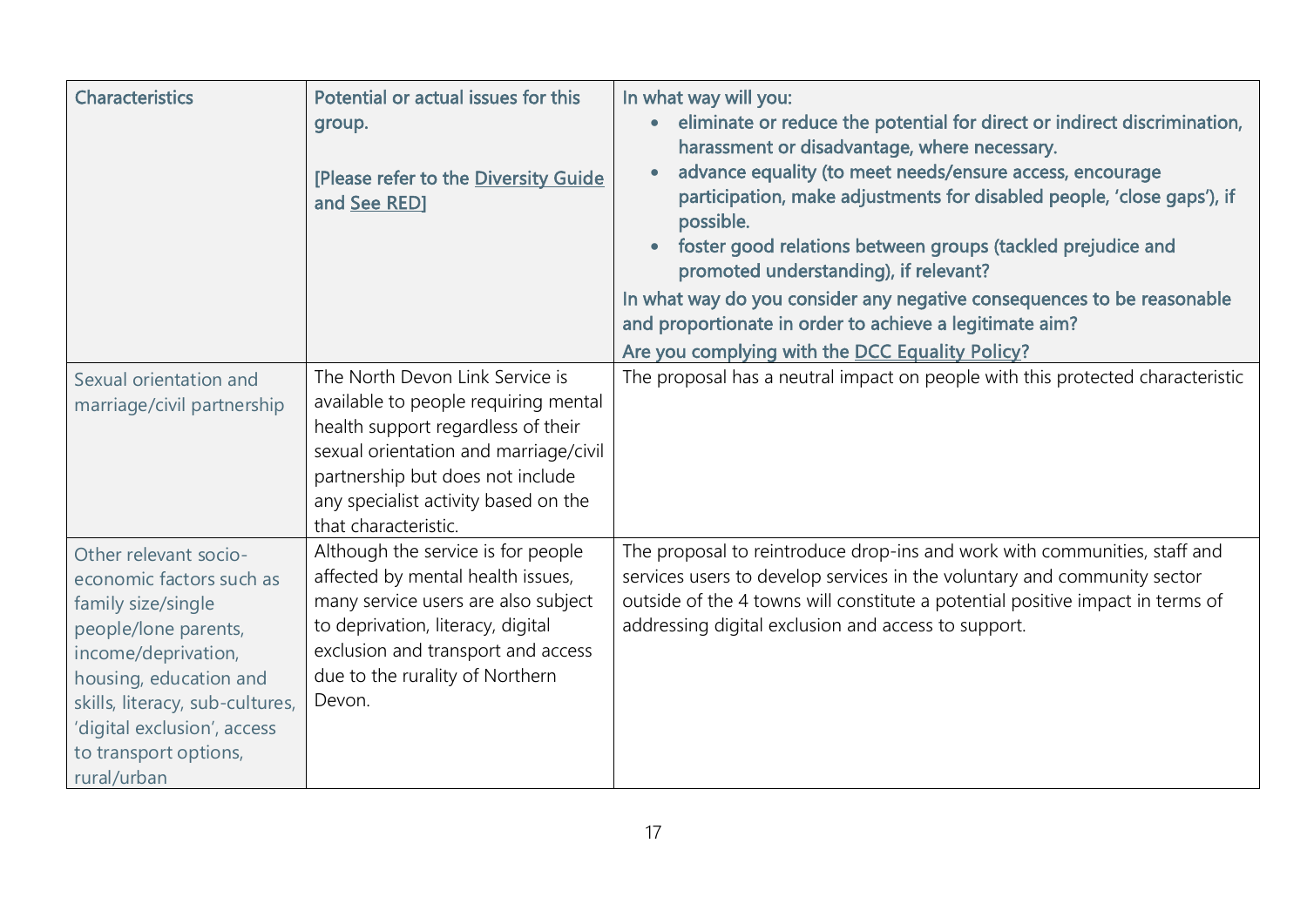### 9.Human rights considerations:

The provision of mental support services is a way of ensuring the human rights of citizens are upheld.

# 10. Supporting independence, wellbeing and resilience. Give consideration to the groups listed above and how they may have different needs:

The purpose of our mental health services is to support all people in receipt of our services to work towards recovery and independence, which will in turn enable them to feel empowered and resourceful.

In what way can you help people to be safe, protected from harm, and with good health and wellbeing? The purpose of our mental health services is to ensure that people are in receipt of the most appropriate, least restrictive service to keep them safe.

In what way can you help people to be connected, and involved in community activities? The purpose of our mental health services is to encourage people to make the most use of their skills and resources (strength based approach) including involvement in community activities.

## 11. Environmental analysis

| Devon County Council's Environmental Review Process | N/A |  |
|-----------------------------------------------------|-----|--|
| N/A<br><b>Planning Permission</b>                   |     |  |
| <b>Environmental Impact Assessment</b>              | N/A |  |
| Strategic Environmental Assessment                  | N/A |  |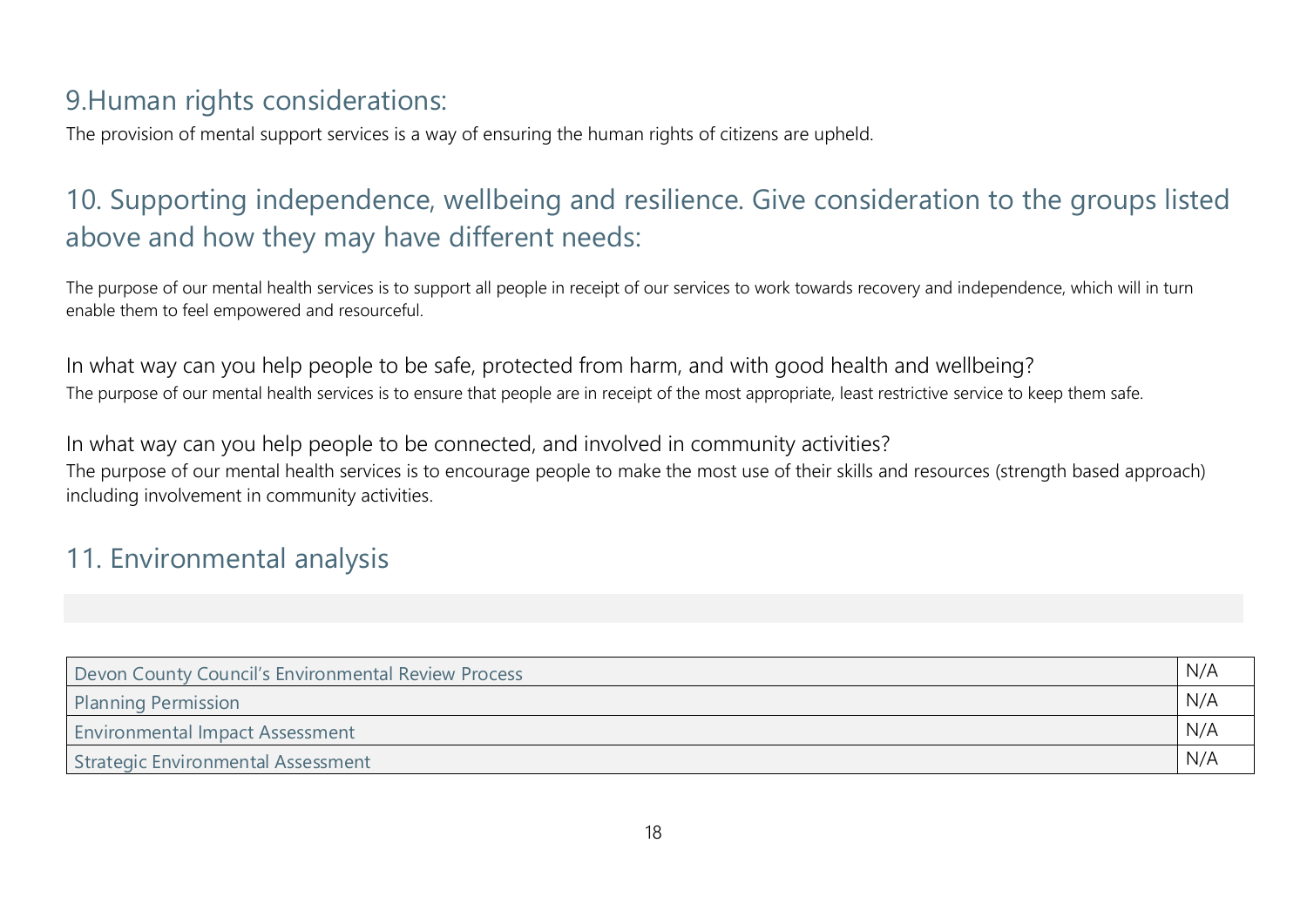|                                                                                                                                                                   | Describe any actual or potential negative<br>consequences. | Describe any actual or potential neutral or positive<br>outcomes. |
|-------------------------------------------------------------------------------------------------------------------------------------------------------------------|------------------------------------------------------------|-------------------------------------------------------------------|
|                                                                                                                                                                   | (Consider how to mitigate against these).                  | (Consider how to improve as far as possible).                     |
| Reduce, reuse, recycle and<br>compost:                                                                                                                            | N/A                                                        | N/A                                                               |
| Conserve and enhance<br>wildlife:                                                                                                                                 | N/A                                                        | N/A                                                               |
| Safeguard the distinctive<br>characteristics, features and<br>special qualities of Devon's<br>landscape:                                                          | N/A                                                        | N/A                                                               |
| Conserve and enhance Devon's<br>cultural and historic heritage:                                                                                                   | N/A                                                        | N/A                                                               |
| Minimise greenhouse gas<br>emissions:                                                                                                                             | N/A                                                        | N/A                                                               |
| Minimise pollution (including<br>air, land, water, light and<br>noise):                                                                                           | N/A                                                        | N/A                                                               |
| Contribute to reducing water<br>consumption:                                                                                                                      | N/A                                                        | N/A                                                               |
| Ensure resilience to the future<br>effects of climate change<br>(warmer, wetter winters; drier,<br>hotter summers; more intense<br>storms; and rising sea level): | N/A                                                        | N/A                                                               |
| Other (please state below):                                                                                                                                       | N/A                                                        | N/A                                                               |